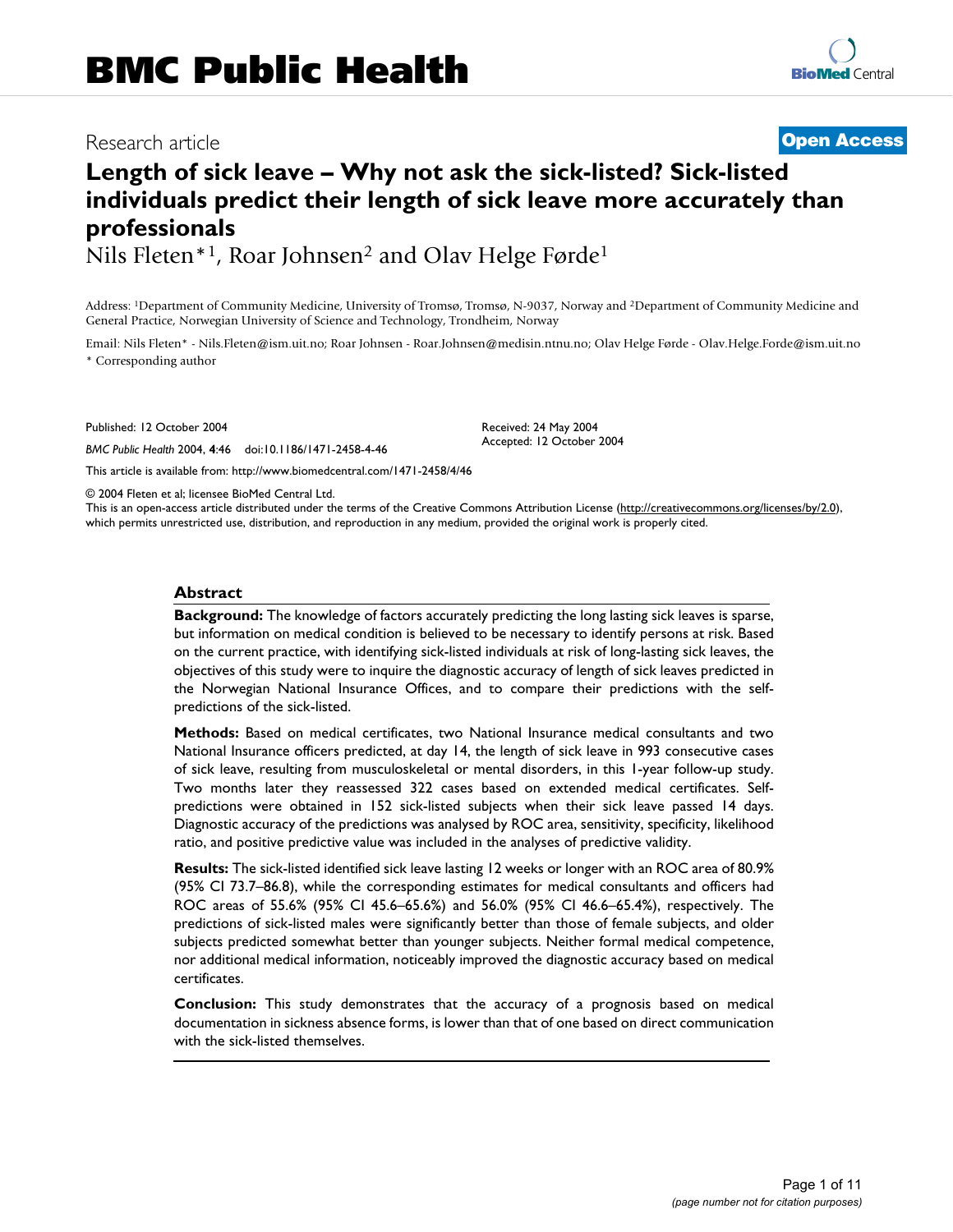## **Background**

The increasing rate of sick leave experienced in most Western countries challenges insurance companies, employers, and public authorities to identify measures to reduce burdens at the individual, workplace and societal levels.

To reduce the expenses of sick leave and the risk of expulsion from work, the Norwegian government introduced legislation in 1993 that anticipated early and more vigorous interventions of the Norwegian National Insurance Scheme [1]. The Norwegian Public Report no. 27 [2], 2000, underscored the importance of early intervention by the National Insurance Offices (NIOs). A major challenge for the NIOs is to identify newly sick-listed individuals at risk of prolonged sick leave, and who are therefore potential candidates for rehabilitating interventions.

The selection process is currently based on information in medical sickness certificates supplied by access to the register of previous sickness benefits. A medical sickness certificate (Sickness Certificate 1; SC1) is required if sick leave exceeds 3 days, and after 8 weeks an extended medical certificate is mandatory (Sickness Certificate 2; SC2) [3]. In addition to diagnosis and certified period, the majority of SC1s contain information on the occupation and employee, whereas information on chronic disease, previous sick leave episodes, prognosis and comments are more scattered. SC2s include updated medical information on work ability, planned diagnostics and treatments, and on the prognosis. The value of this information as a guideline for selective intervention has, however, never been established, either as an indicator of potential prolonged absence, or as an indicator of the need for occupational or vocational rehabilitation [4].

Based on the current practice with identifying sick-listed individuals at risk of long-lasting sick leaves, the objectives of this study were to inquire diagnostic accuracy of predictions within the NIOs, and to compare their predictions with the self-predictions of the sick-listed.

## **Methods**

In October and November 1997 and March and April 1998, newly sick-listed persons with musculoskeletal or mental disorders (ICPC, L- and P- diagnoses) [5] were included consecutively if they were certified sick for longer than 2 weeks (Figure [1](#page-2-0)). Five hundred persons were included in each period. The study took place in the cities of Tromsø and Harstad in Northern Norway. The total length of sickness benefits was registered during the following year in the National Sickness Benefit Register. Missing data on the length of sick leave reduced the number of included subjects to 993. The mean ages of these 391 men and 602 women were 41.4 and 39.7 years,

respectively. Musculoskeletal disorders were the main reason for sick leaves (83% of the cases).

A total of 495 randomly selected persons received a questionnaire on the expected length of their ongoing sick leave period. The answer categories were: less than 4 weeks, 4 to 7 weeks, 8 to 11 weeks, 12 to 15 weeks, 16 to 25 weeks, 26 to 51 weeks, and at least 1 year. Some 152 persons (30.7%), called the responder group, returned the questionnaire with this question filled in.

Based on SC1s available after 14 days of sick leave, two NIO officers without formal medical competence, but experienced in working with sick-listed persons, and two experienced physicians working part time as insurance medical officers (NIO medical consultants), assessed the expected length in each of the 993 ongoing sick leave cases. In 496 randomly chosen cases, the NIO assessors had additional access to information on sick leave periods during the previous 3 years. Of potentially 1986 assessments in each profession, the officers and medical consultants had 18 and 25 missing assessments, respectively.

SC2s became available in 322 of the 459 cases where sick leave exceeded 8 weeks, and the NIO assessors reassessed these cases.

Reproducibility of assessments by medical consultants were analysed in 20 cases reassessed by the two NIO medical consultants, and assessed by another eight of their colleagues.

## *Observed length of sick leaves*

The reference standard lengths of individual sick leaves within 1 year were collected from the National Sickness Benefit Register. Sick leaves interrupted by only 1–2 days without sickness benefits, typically on weekends, were registered as a single period. The observed length of sick leave thus comprised the total period of continuous fulltime or part-time absence due to sickness within 1 year.

## *Statistics*

The diagnostic accuracy of predicted lengths was compared on the basis of sensitivity, specificity, likelihood ratio and the area under the receiver operating characteristics curves (ROC area) [6,7]. The non-parametric standard error and 95% CI for the ROC area were calculated in SPSS-11. The ROC curve represents plots of the true-positive rate (sensitivity) and the false positive rate (1 – specificity) at the average of two consecutive categories of the assessments ( $>= 0$  weeks,  $>= 4$  weeks,  $>= 8$  weeks etc). The ROC curves of the mean assessment by NIO officers and medical consultants include even intermediate points representing half categories.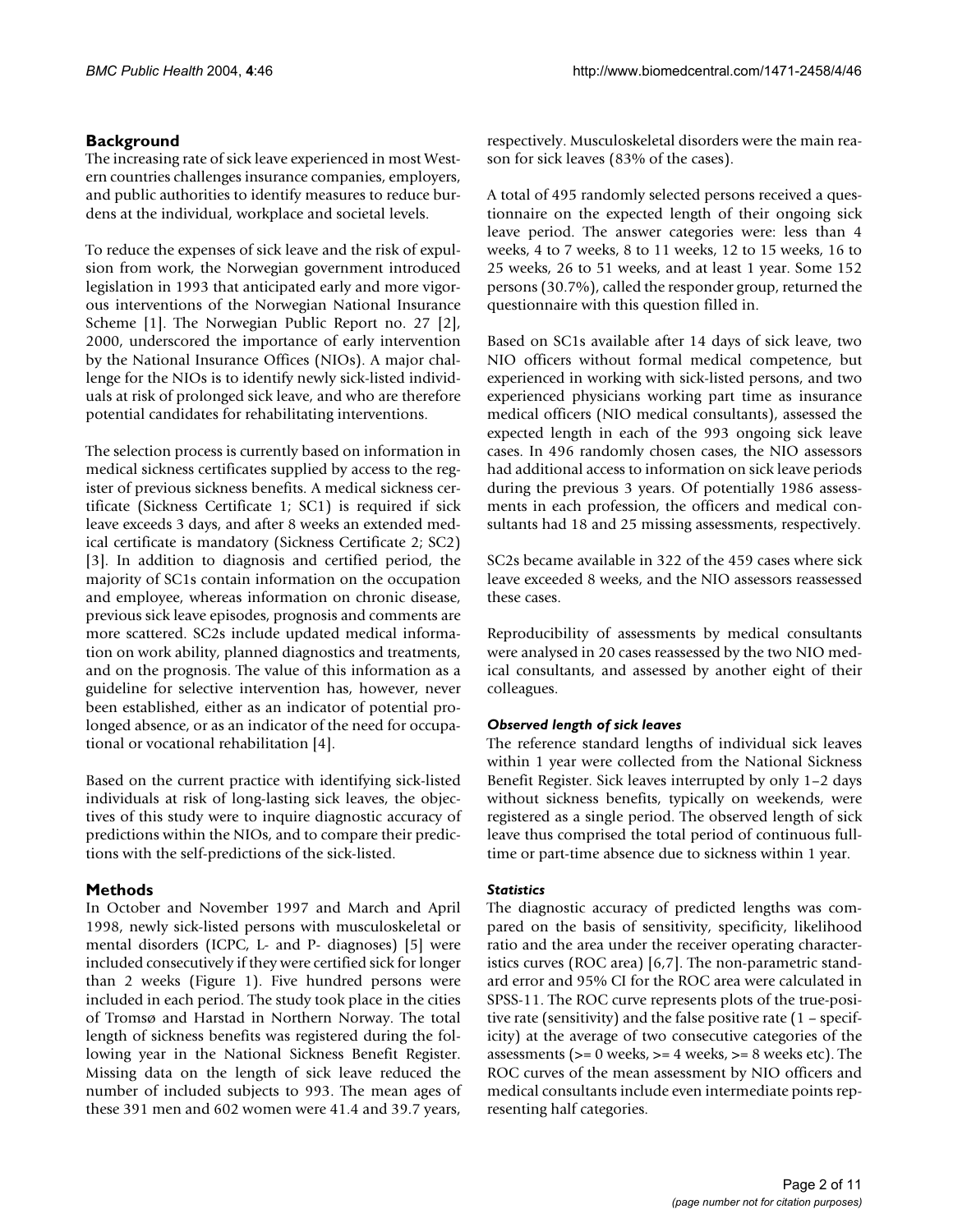<span id="page-2-0"></span>

## **Figure 1**

**Flow-chart.** Flow-chart of inclusion, and the different assessments of expected length, of the included sick leaves after 2 and 8 weeks of sick leave.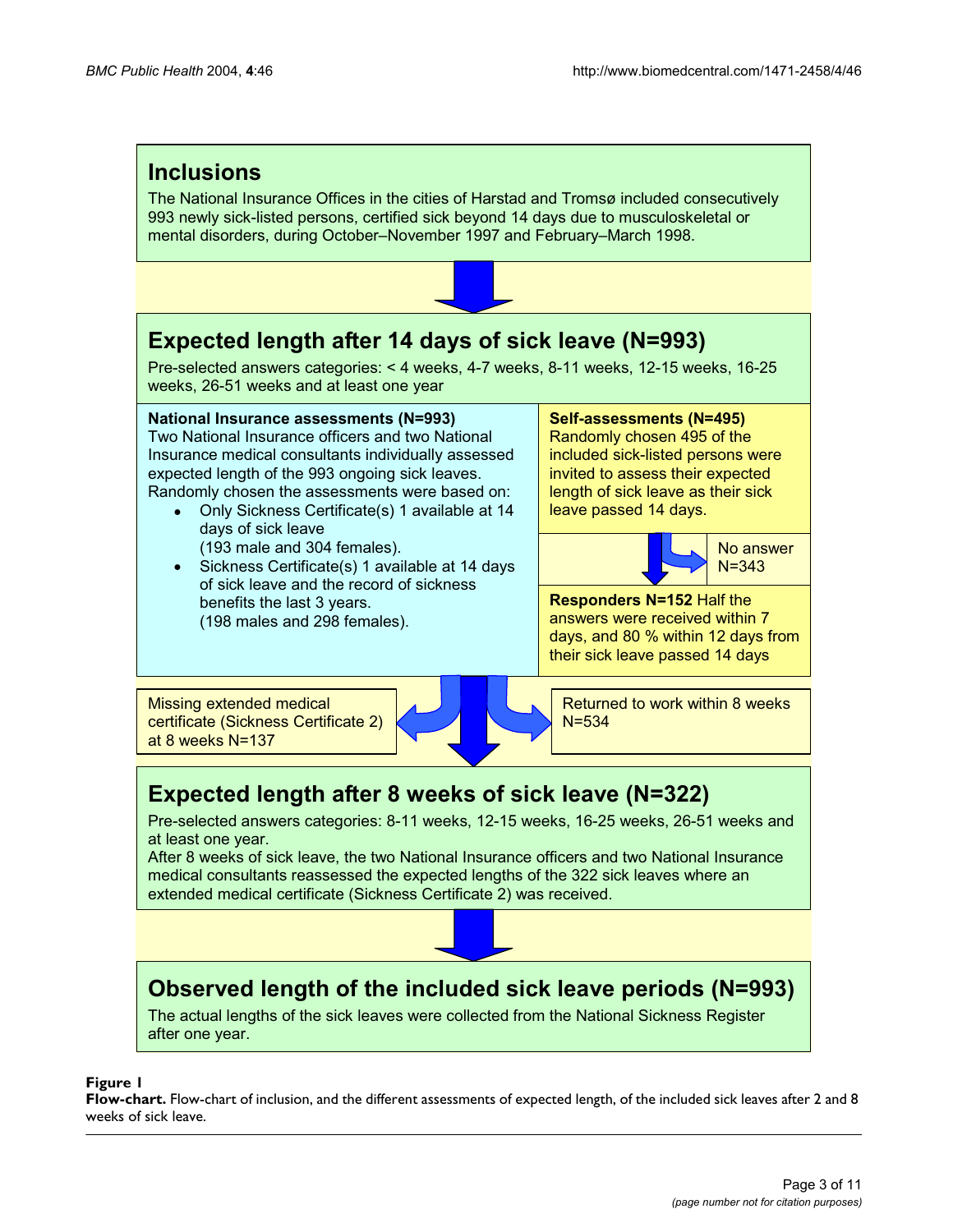The predictive validity is presented as sensitivity, specificity, positive predictive value (PPV) and likelihood ratio at different thresholds, cut-offs, in predicted length [8]. Reliability of predicted length was analysed with agreement between assessors, the kappa value [9,10].

## *Approval*

The Regional Ethical Committee approved the protocol, and the Norwegian Data Inspectorate licensed the necessary register of sick-listed subjects.

## **Results**

The mean observed continuous sickness absence was 100.8 days (median 48 days). Sick leaves in females lasted a mean of 105.1 days, compared to 94.6 days in men (medians 55 and 43 days, respectively). The mean length among persons with musculoskeletal disorders was 90.2 days in 335 males and 108.6 days in 489 females. The mean length among persons with mental disorders was 120.6 days in 56 males and 90.0 days in 113 females.

The mean length of the sick leave in the responder group was 107.4 days (95% confidence interval, CI, 88.7–126.1 days), compared to 92.4 days in the 343 non-responders. Stratified analysis revealed longer mean sick leaves among responders 40 years and younger, of 109.3 days (95% CI 81.4–134.5 days), compared to the 79.3 days (95% CI 65.6–93.1 days) in non-responders. Stratification on gender or musculoskeletal or mental disorders did not reveal any significant differences in the length of sick leave between responders and non-responders.

All assessors, including the sick-listed themselves, systematically overestimated the length of short sick leaves (lasting 4–11 weeks) and underestimated the length of long sick leaves (exceeding 16 weeks; Table [1\)](#page-3-0). The proportions of sick leaves lasting longer than 8, 12 or 26 weeks did not differ significantly between the responder group and the rest.

## *Receiver operating characteristics of prediction*

The sick-listed subjects predicted sick leaves equal to or longer than 12 weeks more accurately than the NIO medical consultants and officers, as shown by the ROC curve in Figure 2. The differences in ROC area between responders and non-responders were most marked among younger subjects and in females (Table [2\)](#page-5-0). Generally, the length of sick leave was predicted more accurately in older subjects than in younger subjects, and better in males than in females. Access to past history of sick leaves improved the ROC area of NIO consultants from 60.6% (95% CI 51.3–69.9%) to 75.4% (95% CI 68.2–82.6%) in male sick-listed, but did not improve the ROC area in assessments of female sick-listed.

<span id="page-3-0"></span>**Table 1: Categorical distribution of observed and predicted length of sick leave. Observed and predicted length of sick leaves in seven categories for all participants (n = 993) compared to the responder group (n= 152). The assessments of National Insurance medical consultants and officers are grouped according to proportions of persons predicted in each category.**

|                                       |                      | All participants Proportion according to       |                                     | Responder group Proportion according to |                                                |                                     |                                        |  |  |
|---------------------------------------|----------------------|------------------------------------------------|-------------------------------------|-----------------------------------------|------------------------------------------------|-------------------------------------|----------------------------------------|--|--|
| Length of<br>sick leave<br>categories | Observed<br>length % | Assessed by medical<br>consultants %<br>95% CI | Assessed by<br>officers %<br>95% CI | Observed<br>length %<br>95% CI          | Assessed by medical<br>consultants %<br>95% CI | Assessed by<br>officers %<br>95% CI | Assessed by<br>sick-listed %<br>95% CI |  |  |
| $<$ 4 weeks                           | 31.7                 | 27.6<br>$25.7 - 29.7$                          | 18.9<br>$17.2 - 20.7$               | 29.6<br>$22.5 - 37.5$                   | 32.2<br>$27.0 - 37.8$                          | 20.9<br>$16.4 - 25.9$               | 25.0<br>$18.3 - 32.7$                  |  |  |
| 4-7 weeks                             | 22.0                 | 41.8<br>$39.6 - 44.0$                          | 36.8<br>$34.7 - 39.0$               | 25.0<br>$18.3 - 32.7$                   | 40.9<br>$35.3 - 46.7$                          | 33.4<br>$28.1 - 39.1$               | 36.2<br>28.6-44.4                      |  |  |
| 8-11 weeks                            | 12.9                 | 20.3<br>$18.6 - 22.2$                          | 25.4<br>$23.5 - 27.4$               | 7.2<br>$3.7 - 12.6$                     | 18.3<br>$14.1 - 23.1$                          | 26.8<br>$21.9 - 32.2$               | 15.1<br>$9.8 - 21.8$                   |  |  |
| 12-15 weeks                           | 6.2                  | 7.0<br>$5.9 - 8.3$                             | 13.7<br>$12.2 - 15.3$               | 3.9<br>$1.5 - 8.4$                      | 6.3<br>$3.8 - 9.7$                             | 13.6<br>$9.9 - 18.0$                | 10.5<br>$6.1 - 16.5$                   |  |  |
| 16-25 weeks                           | 9.3                  | 1.0<br>$0.6 - 1.6$                             | 1.9<br>$1.3 - 2.6$                  | 13.2<br>$8.2 - 19.6$                    | 0.7<br>$0.1 - 2.4$                             | 2.6<br>$1.2 - 5.2$                  | 5.9<br>$2.7 - 10.9$                    |  |  |
| 26-51 weeks                           | 6.8                  | 0.7<br>$0.4 - 1.2$                             | 0.7<br>$0.4 - 1.2$                  | 9.9<br>$5.6 - 15.8$                     | 0.3<br>$0.0 - 1.8$                             | 0.0<br>$0.0 - 1.2$                  | 1.3<br>$0.2 - 4.7$                     |  |  |
| $>= 52$ weeks                         | 11.1                 | 1.5<br>$1.0 - 2.1$                             | 2.5<br>$1.9 - 3.3$                  | 11.2<br>$6.7 - 17.3$                    | 1.3<br>$0.4 - 3.2$                             | 2.6<br>$1.2 - 5.2$                  | 5.9<br>$2.7 - 10.9$                    |  |  |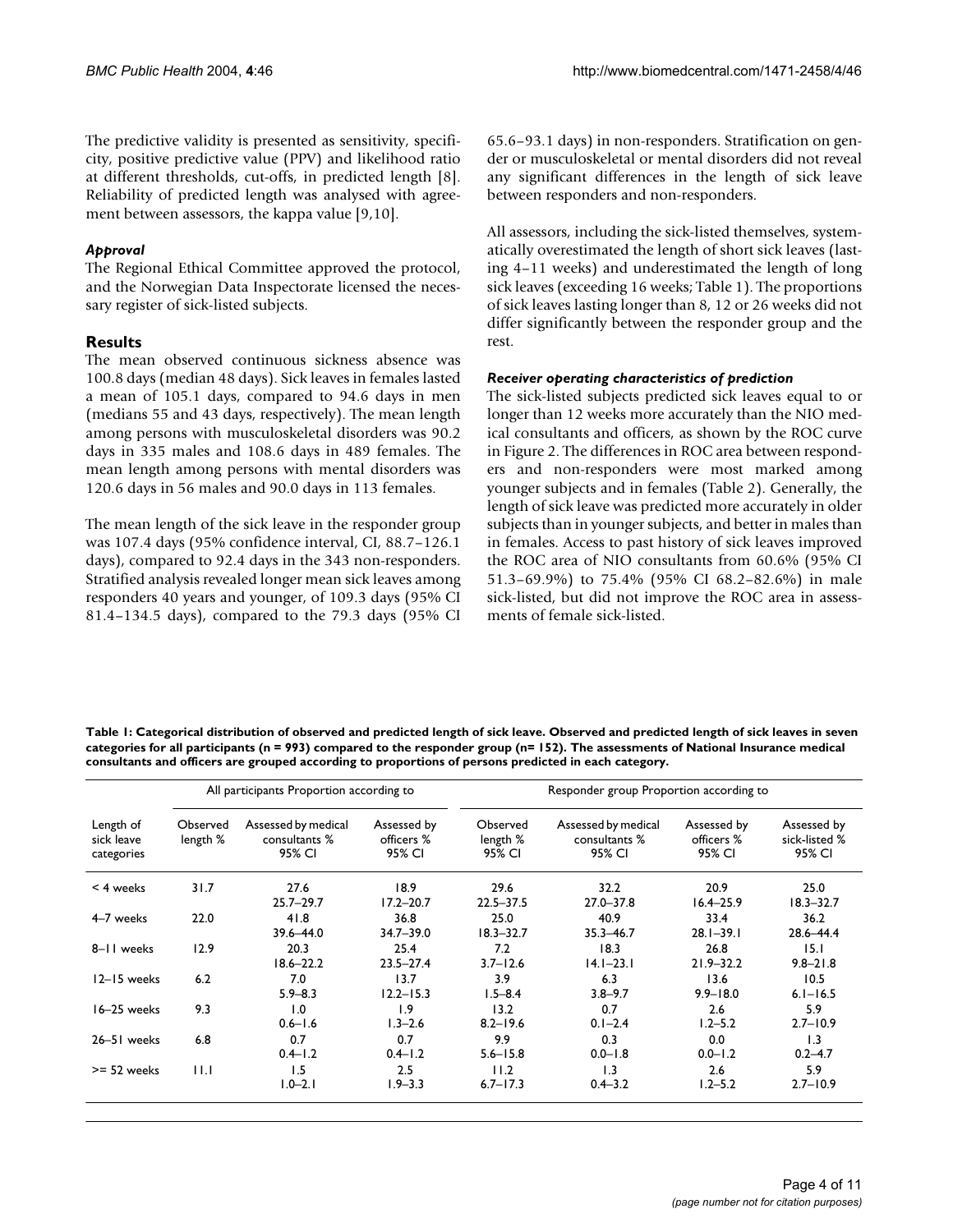

## **Figure 2**

**ROC curves of identifying sick leaves lasting at least 12 weeks.** The ROC curve of ability to identify sick leaves lasting at least 12 weeks, plotted at the average of two consecutive categories, in length predicted by sick-listed ( $n = 152$ ), and mean length predicted by National Insurance officers and medical consultants in the responder group (n = 149, 150) and for all the data (n= 972, 975). The points representing cut-offs in predicted length  $>= 4$  weeks (red),  $>= 8$  weeks (pink) and  $>= 12$  weeks (blue) are identified.

Changing the observed length to be identified from 12 weeks to 8 or 26 weeks did not significantly change the diagnostic accuracy as assessed by the ROC area. The sicklisted identified sick leaves lasting 8 weeks or longer with a ROC area of 79.5% (95% CI 72.2–85.6%), and sick leaves lasting 26 weeks or longer with a ROC area of 75.5% (95% CI 67.9–82.1%). Sick-listed persons with mental disorders or with neck, or shoulder and arm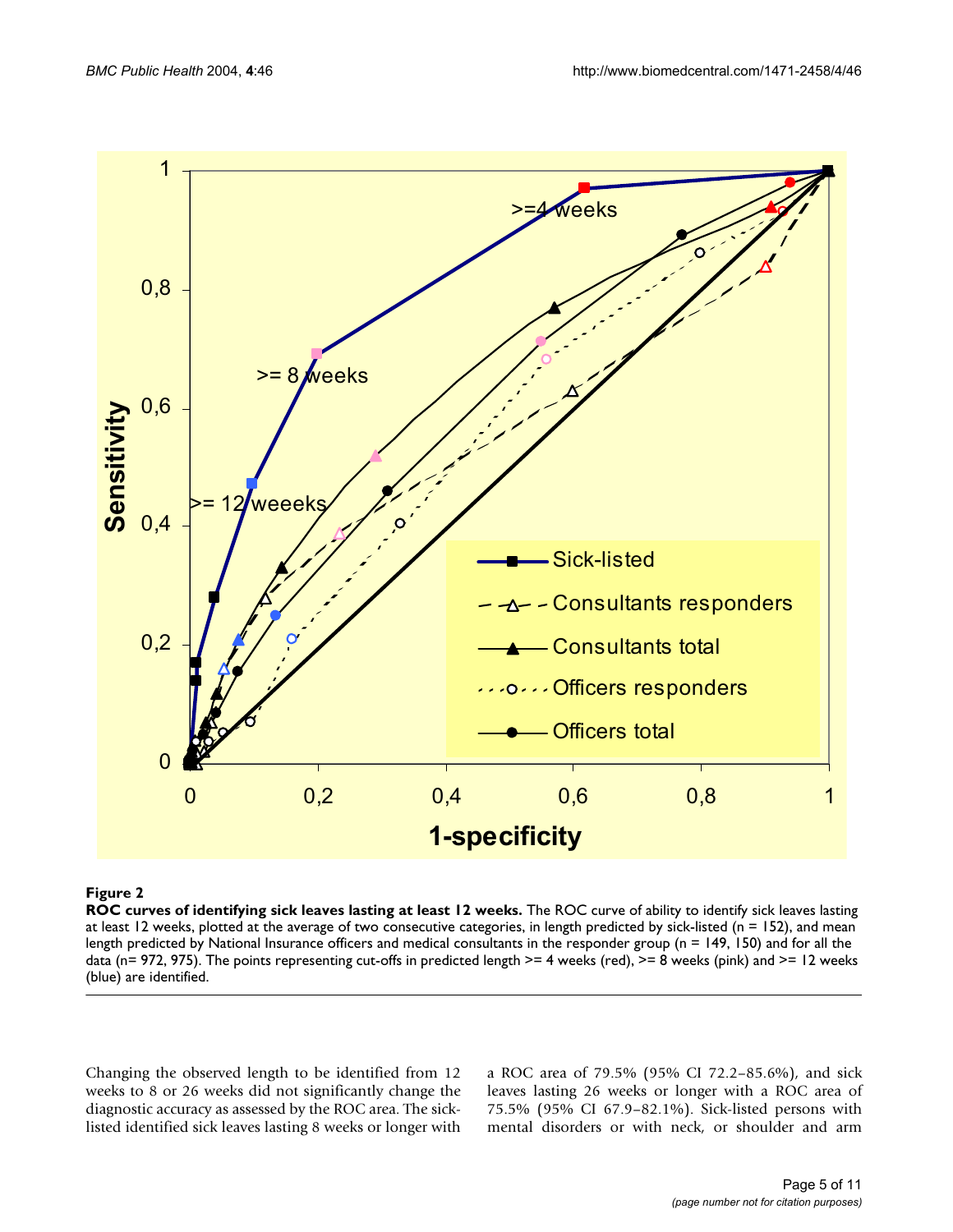<span id="page-5-0"></span>

| Table 2: ROC area of identifying sick leaves lasting at least 12 weeks. The ability to identify sick leaves lasting at least 12 weeks in the  |
|-----------------------------------------------------------------------------------------------------------------------------------------------|
| responder group ( $n = 152$ ) and in all participants ( $N = 993$ ), presented as ROC area, calculated from length of sick leave predicted by |
| sick-listed, and mean length predicted by National Insurance medical consultants and officers. The range of the individual National           |
| Insurance ROC areas is presented for all participants.                                                                                        |

|                     | Self-assessed<br>Responders $n = 152$ | Medical consultants     |                            |                              | <b>Officers</b>         |                            |                              |
|---------------------|---------------------------------------|-------------------------|----------------------------|------------------------------|-------------------------|----------------------------|------------------------------|
|                     |                                       | Responders n<br>$= 149$ | All participants $n = 972$ |                              | Responders n<br>$= 150$ | All participants $n = 975$ |                              |
| n<br>$\overline{N}$ | ROC area<br>95% CI                    | ROC area<br>95% CI      | ROC area<br>95% CI         | Range individual<br>ROC area | ROC area<br>95% CI      | ROC area<br>95% CI         | Range individual<br>ROC area |
| 152<br>993          | 80.9<br>$73.7 - 86.8$                 | 55.6<br>45.6-65.6       | 64.6<br>$60.8 - 68.3$      | $59.6 - 64.2$                | 56.0<br>$46.6 - 65.4$   | 61.4<br>$57.7 - 65.1$      | 55.6-65.6                    |
| 78<br>508           | 76.4<br>65.6-87.2                     | 43.0<br>28.8-57.2       | 57.2<br>$51.7 - 62.8$      | $54.5 - 57.8$                | 48.9<br>$35.4 - 62.5$   | 57.4<br>52.0-62.9          | $51.9 - 57.8$                |
| 74<br>485           | 85.7<br>$77.2 - 94.2$                 | 68.3<br>$54.8 - 81.8$   | 70.7<br>65.8-75.6          | $63.4 - 70.1$                | 62.5<br>49.4-75.6       | 65.1<br>$60.1 - 70.1$      | $56.1 - 73.4$                |
| 56<br>391           | 90.9<br>83.4-98.4                     | 63.0<br>$47.3 - 78.7$   | 68.7<br>$62.8 - 74.6$      | $62.8 - 68.3$                | 59.6<br>$44.3 - 74.9$   | 63.6<br>$57.5 - 69.8$      | $56.5 - 71.8$                |
| 96<br>602           | 74.7<br>64.8-84.7                     | 50.9<br>$38.1 - 63.8$   | 62.0<br>$57.2 - 66.8$      | $57.7 - 61.5$                | 54.0<br>$42.0 - 65.9$   | 60.3<br>55.6-64.9          | $52.9 - 61.8$                |
|                     |                                       |                         |                            |                              |                         |                            |                              |

disorders, were most accurate in their assessment (Figure 3). This was in contrast to NIO assessors, who demonstrated the lowest predictive ability in these diagnostic groups, particularly in responders. The impact on diagnostic accuracy of knowing the occupation was small.

*Sensitivity, specificity, predictive value and likelihood ratio*

The sick-listed subjects predicted their sick leaves with higher sensitivity and PPV than the NIO assessors (Tables [3,](#page-6-0) [4](#page-7-0)). Male sick-listed predicted sick leaves lasting at least 12 weeks with a sensitivity of 0.82% (95% CI 0.60–0.95) and a PPV of 0.78 (95% CI 0.56–0.93) using predicted length of at least 8 weeks. The corresponding sensitivity and PPV of female sick-listed were both 0.61 (95% CI  $0.44 - 0.77$ ).

Duration of at least 8 weeks was the preferable cut-off in predicted length, to identify sick leaves lasting at least 12 weeks (Table [3](#page-6-0)). A predicted length of at least 12 weeks reduced the sensitivity in all the data to 0.17 in medical consultants and 0.25 in officers. The corresponding improvement in PPV was modest, reaching 0.54 in medical consultants and 0.45 in officers. Using a predicted length of at least 4 weeks would have markedly reduced the specificity (Figure 2).

The sensitivity of identifying sick leaves lasting at least 26 weeks was generally low when medical consultants and officers predicted on the basis of SC1s. (Table [4](#page-7-0)). The sensitivity was improved somewhat by introducing SC2 information, but the effects on likelihood ratio and PPV if prevalence corrected, were minor.

According to the results, the effects of the different predictive strategies can be illustrated by considering a program designed to intervene in all cases where the subject is expected to be sick-listed for more than 12 weeks at 14 days of sick leave. Out of every 1000 sick-listed persons, 333 will be sick-listed for more than 12 weeks according to the prevalence in this study. The random selection of 333 persons will include 111 true positives, while 333 persons selected by officers will include 133 of the 333 persons that will be sick-listed at least 12 weeks. The evaluation of 1000 sick-listed individuals thus increases the number of true positives by 22 in a selection of 333 sicklisted persons. The alternative strategy of asking the sicklisted themselves will include 210 true positives in a selection of 333 persons.

## *Reliability and reproducibility of the predicted length*

Agreement between medical consultants in their initial prediction of sick leaves lasting at least 12 weeks, was fair,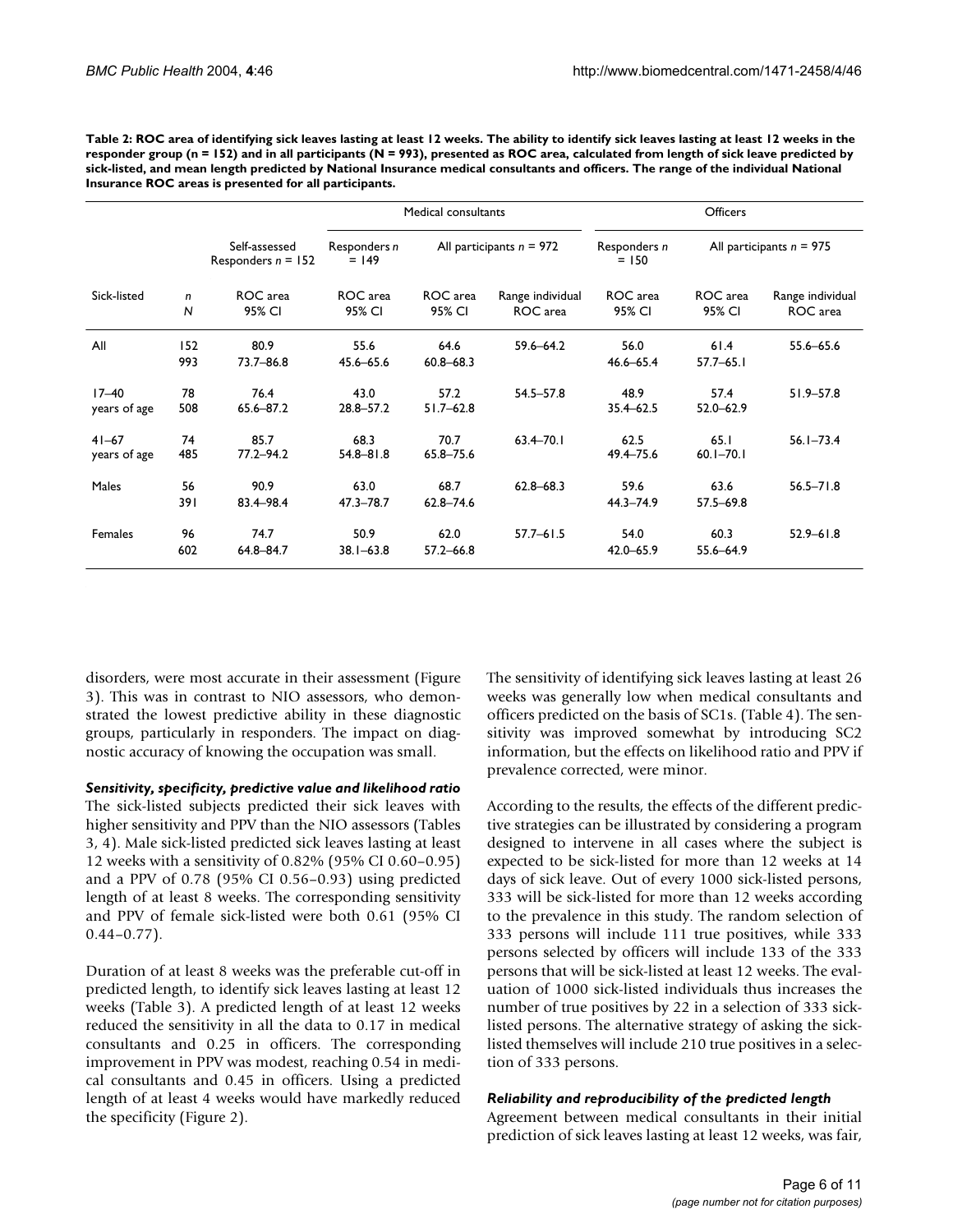

## **Figure 3**

**ROC area in different diagnostic groups.** ROC area representing ability to identify sick leaves 12 weeks or longer in different diagnostic groups, calculated on length predicted by sick-listed, and mean of lengths predicted by NIO assessors. The ROC area are presented with blue bars of 95% CI in the responder group (n = 152/), and red bars without horizontal lines between upper and lower individual ROC area of the NIO assessors for all sick leaves (n = /958).

<span id="page-6-0"></span>**Table 3: Predictive validity – identifying sick leaves lasting at least 12 weeks. Predictive validity of identifying sick leaves that lasted at least 12 weeks, using 8 weeks as the cut-off in length as predicted by the sick-listed, medical consultants and officers. The prediction based on the Sickness Certificate 2 (SC2) used a cut-off in predicted length of at least 12 weeks. Sensitivity, specificity, PPV, and likelihood ratio data for NIO assessors are presented as means with 95% CI.**

| Predicted length                        | n assessments | Sensitivity<br>(95% CI) | Specificity<br>(95% CI) | Likelihood ratio<br>(95% CI)      | <b>PPV</b><br>(95% CI)  | PPV adjusted to prevalence<br>33.4% (95% CI) |
|-----------------------------------------|---------------|-------------------------|-------------------------|-----------------------------------|-------------------------|----------------------------------------------|
| Sick-listed                             | 152           | 0.69<br>$(0.56 - 0.84)$ | 0.80<br>$(0.70 - 0.87)$ | 3.4<br>$(1.9 - 6.2)$              | 0.68<br>$(0.54 - 0.79)$ | 0.63<br>$(0.49 - 0.76)$                      |
| Medical consultants<br>Responder group  | 30 I          | 0.35<br>$(0.26 - 0.44)$ | 0.78<br>$(0.71 - 0.84)$ | 1.6<br>$(1.0 - 2.5)$              | 0.49<br>$(0.38 - 0.61)$ | 0.44<br>$(0.33 - 0.56)$                      |
| Medical consultants All<br>participants | 1961          | 0.42<br>$(0.38 - 0.45)$ | 0.75<br>$(0.73 - 0.77)$ | 1.7<br>$(1.4 - 1.9)$              | 0.45<br>$(0.41 - 0.49)$ |                                              |
| Officers Responder group                | 302           | 0.53<br>$(0.44 - 0.62)$ | 0.59<br>$(0.51 - 0.66)$ | $\overline{1.3}$<br>$(0.9 - 1.8)$ | 0.44<br>$(0.36 - 0.53)$ | 0.39<br>$(0.31 - 0.48)$                      |
| Officers All participants               | 1968          | 0.53<br>$(0.49 - 0.57)$ | 0.60<br>$(0.58 - 0.63)$ | 1.3<br>$(1.2 - 1.5)$              | 0.40<br>$(0.37 - 0.43)$ |                                              |
| Medical consultants SC <sub>2</sub>     | 637           | 0.85<br>$(0.82 - 0.88)$ | 0.44<br>$(0.36 - 0.52)$ | 1.5<br>$(1.2 - 1.9)$              | 0.82<br>$(0.79 - 0.86)$ | 0.43<br>$(0.39 - 0.48)$                      |
| Officers SC <sub>2</sub>                | 636           | 0.88<br>$(0.86 - 0.91)$ | 0.33<br>$(0.26 - 0.41)$ | $\overline{1.3}$<br>$(1.1 - 1.7)$ | 0.80<br>$(0.77 - 0.84)$ | 0.40<br>$(0.35 - 0.44)$                      |

1The prevalence of sick leaves lasting at least 12 weeks was 38.2% in the responder group (*n* = 152), 33.4% for all participants (*n* = 993), and 72.1% in the SC2 group (*n*= 322).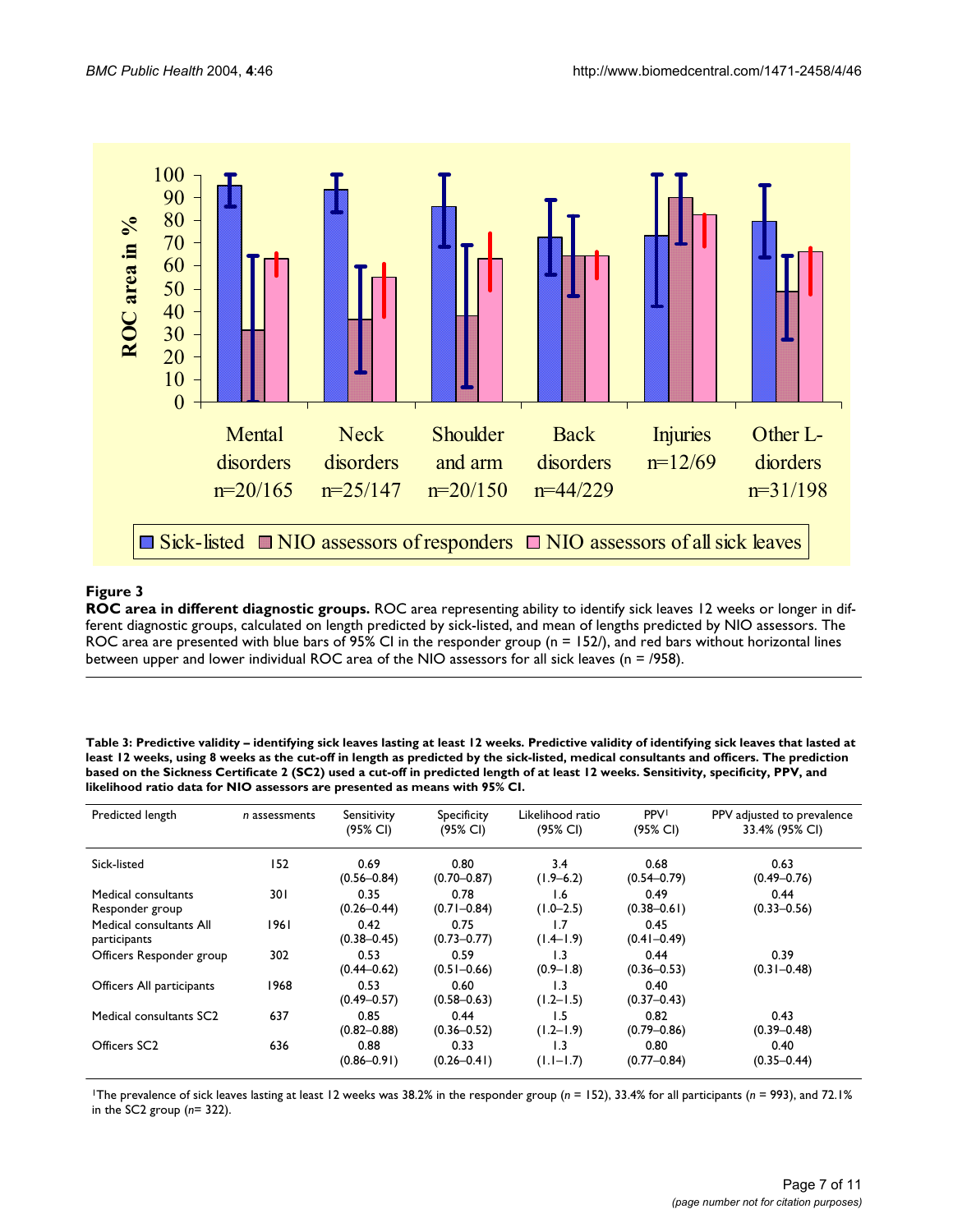<span id="page-7-0"></span>

| Table 4: Predictive validity – identifying sick leaves lasting at least 26 weeks. Predictive validity of the ability to identify sick leaves lasting |
|------------------------------------------------------------------------------------------------------------------------------------------------------|
| at least 26 weeks, using 8, 12 or 26 weeks, as cut-offs in length as predicted by the sick-listed, medical consultants or officers. Sensitivity,     |
| specificity, PPV and likelihood ratio data for NIO assessors are presented as means for length predicted on Sickness Certificates 1 and              |
| Sickness Certificates 2 (SC2).                                                                                                                       |

| Predicted length          | $n$ assess-ments | Sensitivity<br>(95% CI) | Specificity<br>(95% CI) | Likelihood ratio<br>(95% CI) | <b>PPV</b><br>(95% CI)  | PPV adjusted to<br>prevalence 17.9% (95% CI) |
|---------------------------|------------------|-------------------------|-------------------------|------------------------------|-------------------------|----------------------------------------------|
| Sick-listed $>= 8$ weeks  | 152              | 0.69<br>$(0.50 - 0.84)$ | 0.69<br>$(0.60 - 0.77)$ | 2.2<br>$(1.3 - 3.9)$         | 0.37<br>$(0.25 - 0.51)$ | 0.33<br>$(0.21 - 0.47)$                      |
| Sick-listed $>= 12$ weeks | 152              | 0.50<br>$(0.32 - 0.68)$ | 0.83<br>$(0.75 - 0.90)$ | 3.0<br>$(1.5-6.1)$           | 0.44<br>$(0.28 - 0.62)$ | 0.40<br>$(0.24 - 0.58)$                      |
| Sick-listed $>= 26$ weeks | 152              | 0.28<br>$(0.14 - 0.47)$ | 0.98<br>$(0.94 - 1.00)$ | 16.9<br>$(3.5 - 160)$        | 0.82<br>$(0.48 - 0.98)$ | 0.78<br>$(0.44 - 0.95)$                      |
| Consultants >= 8 weeks    | 1961             | 0.44<br>$(0.39 - 0.49)$ | 0.72<br>$(0.70 - 0.74)$ | 1.6<br>$(1.3 - 1.9)$         | 0.25<br>$(0.22 - 0.29)$ |                                              |
| Consultants >= 12 weeks   | 1961             | 0.20<br>$(0.16 - 0.24)$ | 0.92<br>$(0.90 - 0.93)$ | 2.4<br>$(1.8 - 3.2)$         | 0.35<br>$(0.28 - 0.41)$ |                                              |
| Consultants >= 26 weeks   | 1961             | 0.07<br>$(0.04 - 0.10)$ | 0.99<br>$(0.98 - 0.99)$ | 2.8<br>$(1.5 - 5.4)$         | 0.54<br>$(0.38 - 0.69)$ |                                              |
| Officers >= 8 weeks       | 1968             | 0.55<br>$(0.50 - 0.60)$ | 0.58<br>$(0.56 - 0.61)$ | 1.3<br>$(1.1 - 1.5)$         | 0.22<br>$19.3 - 24.9$   |                                              |
| Officers $>= 12$ weeks    | 1968             | 0.26<br>$(0.21 - 0.31)$ | 0.83<br>$(0.81 - 0.85)$ | 1.6<br>$(1.3 - 2.0)$         | 0.25<br>$(0.20 - 0.29)$ |                                              |
| Officers >= 26 weeks      | 1968             | 0.06<br>$(0.04 - 0.09)$ | 0.98<br>$(0.97 - 0.98)$ | 1.5<br>$(0.9 - 2.6)$         | 0.34<br>$(0.23 - 0.48)$ |                                              |
| SC <sub>2</sub>           |                  |                         |                         |                              |                         |                                              |
| Consultants >= 12 weeks   | 637              | 0.89<br>$(0.86 - 0.93)$ | 0.29<br>$(0.25 - 0.34)$ | 1.3<br>$(1.1 - 1.5)$         | 0.44<br>$(0.40 - 0.48)$ | 0.22<br>$(0.18 - 0.25)$                      |
| Consultants >= 26 weeks   | 637              | 0.24<br>$(0.19 - 0.29)$ | 0.96<br>$(0.93 - 0.98)$ | 5.9<br>$(3.4 - 11.0)$        | 0.79<br>$(0.68 - 0.87)$ | 0.56<br>$(0.41 - 0.70)$                      |
| Officers $>= 12$ weeks    | 636              | 0.89<br>$(0.85 - 0.93)$ | 0.21<br>$(0.17 - 0.25)$ | 1.1<br>$(0.9 - 1.3)$         | 0.41<br>$(0.37 - 0.45)$ | 0.20<br>$(0.16 - 0.23)$                      |
| Officers >= 26 weeks      | 636              | 0.28<br>$(0.22 - 0.34)$ | 0.90<br>$(0.87 - 0.93)$ | 2.8<br>$(1.9 - 4.3)$         | 0.64<br>$(0.54 - 0.73)$ | 0.38<br>$(0.28 - 0.49)$                      |

1The prevalence of sick leaves lasting at least 26 weeks was 21.1% in the responder group (*n* = 152), 17.9% for all the data (*n* = 993), and 38.5% in the SC2 group (*n* = 322).

with a kappa of 0.31 (95% CI 0.20–0.43). The corresponding kappa value between officers was 0.05 (95% CI  $-0.05-0.14$ .

In the prediction of sick leaves lasting at least 12 weeks based on the SC2, agreement was moderate between medical consultants (kappa =  $0.42$ ,  $95\%$  CI  $0.29-0.54$ ) and fair between officers (kappa = 0.26, 95% CI 0.10–0.42). The corresponding agreements in the prediction of sick leaves lasting at least 26 weeks were moderate between medical consultants (kappa = 0.55, 95% CI 0.40–0.70) and fair between insurance officers (kappa = 0.31, 95% CI 0.17–0.47).

The differences in diagnostic accuracy, between the two participating medical consultants and their eight colleagues in the reproducibility group, were not significant.

## **Discussion**

The results of the present study question any practical value of using information in medical sickness certificates in predicting the length of sick leave, as is the current practice in Norwegian NIOs. Instead, the sick-listed themselves predicted their length of sick leaves far more accurately, but this information is not routinely sought.

## *Representativeness*

The officers in the present study were selected from experienced officers who had shown an interest in the field of sick leave. This might introduce a bias of overestimating the officers' general ability to predict the length of sick leaves. The performances of the two medical consultants were representative of eight of their colleagues who participated in the reproducibility part of the study. We therefore consider the diagnostic accuracy of the assessors to be representative of their professional groups, or at least not underestimated due to bias. Although the diagnostic accuracy varied within each group, the main conclusion of better predictive ability among the sick-listed, was challenged neither by comparing with the mean length predicted by assessors, nor by comparing with the best-performing NIO assessor.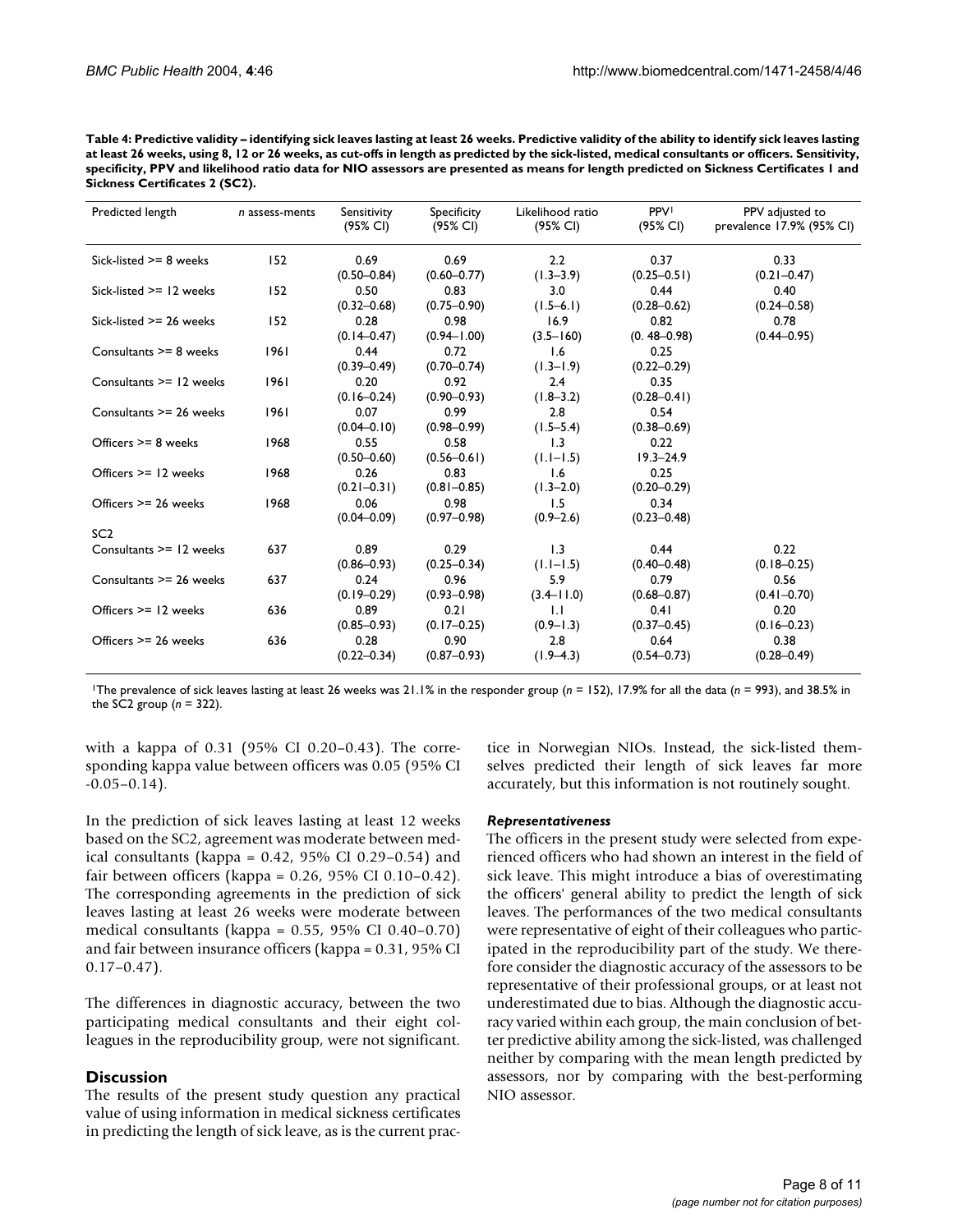The distributions of gender and diagnosis among the 993 persons included in the study were comparable with those in the National Sickness Benefits Register. The findings of longer sick leaves in women with musculoskeletal disorders, and longer sick leaves in men with mental disorders, are consistent with the Register and other studies [11-13].

The low responder rate among the sick-listed introduced a possible selection bias, although we could not identify any selection bias in gender, age, diagnosis or occupation [14]. If there was a selection towards more predictable sick leaves, this should have been reflected in the assessments of officers and medical consultants. The general trend of lower diagnostic accuracy of NIO assessors in the responder group indicates that if any selection bias contributes to the results, it is an underestimate of the selfpredictive ability.

## *Why did the sick-listed make better predictions?*

If the lengths of sick leaves were predominantly related to loss of function caused by sickness, in line with the legislation, we would expect that the medical consultants' professional competence would favour them in predictions of the lengths of sick leaves. The differences we observed between medical consultants and officers in mean ROC area, were however minor. Furthermore, we could not demonstrate any significant differences in diagnostic accuracy between medical consultants and officers when aggregate information on disease, treatment, function related to work, and prognoses were available in the SC2. The improvement in ROC area with this aggregated information was minor, with the area just reaching 70%, which is considered borderline useful for some purposes [7]. The result is in line with Bjørndal's findings of low prognostic impact of the SC2 [15], and is supported by findings of a low predictive power of symptoms and signs in neck and shoulder disorders [16]. The better prediction of the length of sick leave by the sick-listed themselves, is supported by studies that have identified different nondisease determinants of sick leave, such as job satisfaction [17], attitudes towards pain [18], irreplaceability [19] and psychosocial work environment [20-22]. Studies identifying that at least the initial sickness certification is predominantly patient controlled [23,24] indicate the competence of the sick-listed. Self-rated health seems to be an independent predictor of return to work [17], disability pension [25] and early retirement [26]. Our findings can be interpreted as indicating that the subjective perception of sickness and work ability is more predictive of the length of sick leave, than the apparently more objective description in medical terms. The differences in predictive ability were especially significant in persons with mental and neck disorders, while the NIO assessors performed equal to the sick-listed in the more clear-cut injuries with more standardised treatment and prognosis. Mental disorders, with high prevalence in the population, and an increasing cause of absence [27], are of special interest [13]. This increasing prevalence of sick leaves indicates the presence of factors separate from the diagnosis criteria. It seems that the more clear-cut the disease and the recommended treatment, the lesser the gain in predictive ability achieved by asking the sick-listed, and vice versa. The modest gain in predictive ability caused by introducing more medical information by the inclusion of the SC2 supports this interpretation. A more complete description of symptoms and treatment does not necessarily give better prognostic information when this includes little knowledge of the consequences related to occupation, and the effects of treatment are undocumented or, at best, marginal.

## *Diagnostic accuracy – practical implication*

The Norwegian NIO is obliged by legislation to perform early intervention on the sick-listed in an effort to reduce the length of sick leave and the risk of expulsions from work. Limited resources and the large number of sicklisted individuals make selection desirable before any intervention is initiated. An alternative to selection on the basis of medical certificates is to communicate directly with the sick-listed themselves. This selection for intervention by NIOs might be seen as screening. The aim is to reach – at an acceptable cost – as many as possible of those that might profit from intervention. The potential individual gain by intervention will be greater when longer lasting sick leaves can be anticipated, and greater the sooner individual intervention programs are established.

The marginal predictive ability and modest agreement between NIO assessors questions the use of resources in selection based on information from medical certificates. The predictions of medical consultants tend to be better than those of officers, but not to an extent that makes it more meaningful to use medical consultants in the selection process, rather than officers.

With limited resources for intervention, it might be more cost effective to identify those whose sick listing will last longer than 26 weeks instead of 12 weeks. Based on selfreporting, eight out of ten would be true positives, and one fourth of the individuals would be reached. To reach the same number of true positives at 14 days of sick leave, the ratio of true positives would be reversed from eight out of ten, to two or three out of ten, if the selection were based on medical certificates.

In the search for tests predicting long-lasting sick leaves, such as The Örebro Musculoskeletal Pain Questionnaire [28], the present study indicates that the results of any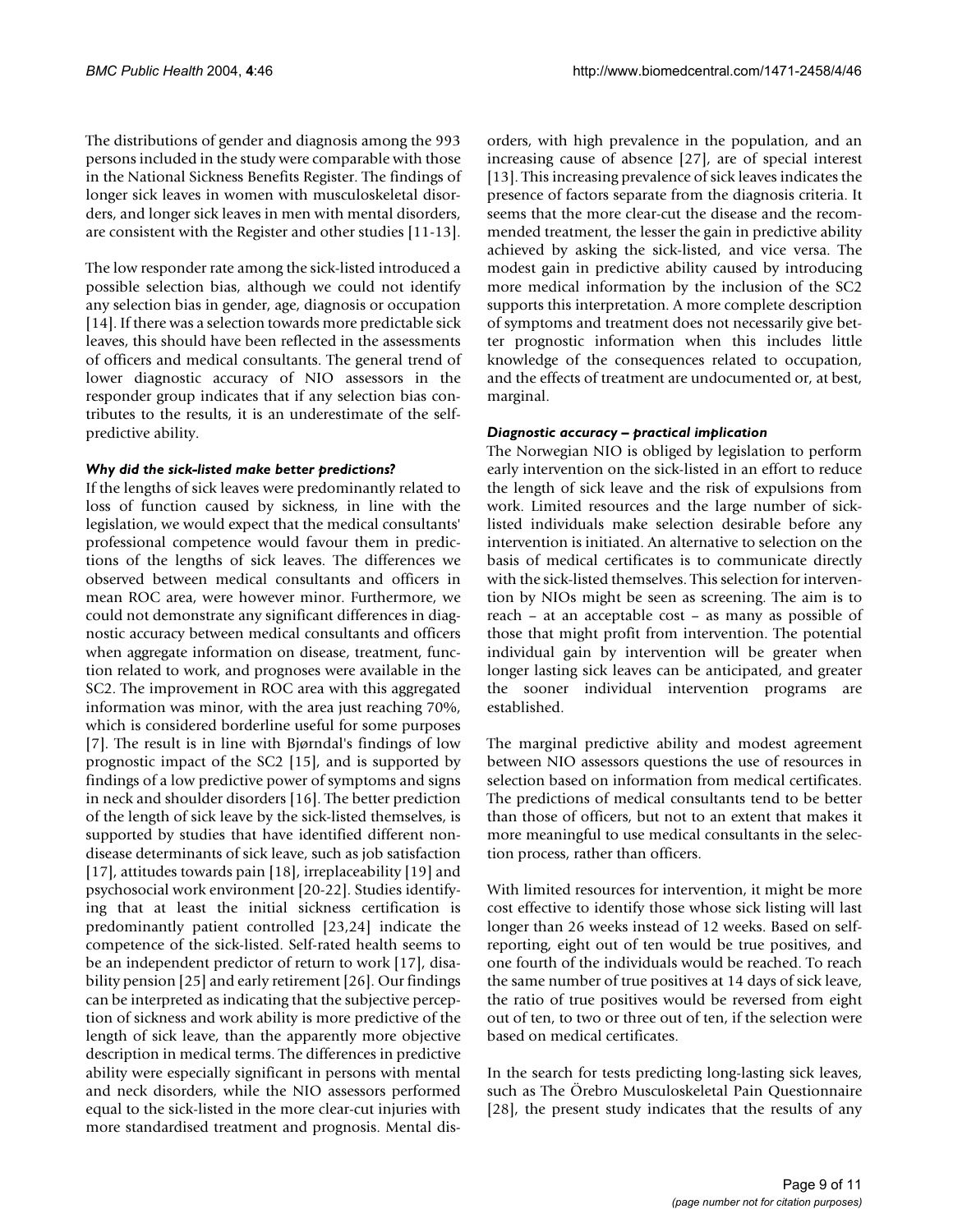such tests should be compared with the results of crude self-estimated length.

## **Conclusions**

Sick-listed individuals predicted their length of sick leave far more accurately than did NIO medical consultants and officers based on information from sickness certificates and the history of past sick leaves. The predictions of sicklisted males were better than those of females, and older persons predicted better than younger persons. The availability of more information, as through the SC2, had only a minor effect on the predictive ability of the medical consultants and officers. Neither reliability nor validity of their predictions was satisfactory.

This study demonstrates the need to re-consider the diagnostic usefulness of documentation on sickness absences, and supports a change in strategy from collecting more medical information to more direct communication with the sick-listed themselves, for effective and early interventions to prevent long sick leaves and expulsions from work.

## **Competing interests**

The author N.F. is part-time employed as National Insurance medical consultant.

## **Authors' contributions**

NF was in charge of designing and running the study, and performed most of the analyses and the writing of this manuscript. RJ actively supervised all parts of the study, and OHF contributed to planning and writing. All authors read and approved the final version of the manuscript.

## **Acknowledgements**

The authors want to thank the Norwegian Ministry Of Health and Social Affairs for funding the study from July 1997 to December 1999, canalized through the National Insurance Administration (project no. 13345).

This study could not have been performed without the support and contribution of the county and local National Insurance Offices in Troms.

## **References**

- 1. **Ministry of Labour and Government Administration; St.meld.39 (1991-1992). Attføring og arbeid for yrkeshemmede. Sykepenger og uførepensjon. (Attføringsmeldingen). [White Paper of Vocational Rehabilitation].** Oslo; 1991.
- 2. **Ministry of Health and Social affairs; Norwegian Public Report no 27 2000 [Sickness absence and disability pensioning].** Oslo; 2000.
- 3. Berg JE, Tellnes G, Noreik K, Melsom H: **[Sykmelding II-ordnin](http://www.ncbi.nlm.nih.gov/entrez/query.fcgi?cmd=Retrieve&db=PubMed&dopt=Abstract&list_uids=2339388)[gen. Fra prosjektet Evaluering av oppfolging av](http://www.ncbi.nlm.nih.gov/entrez/query.fcgi?cmd=Retrieve&db=PubMed&dopt=Abstract&list_uids=2339388) langtidssykmeldte. [The sick leave notification II system. From the project Evaluation of follow-up of long-term sick [leave patients\].](http://www.ncbi.nlm.nih.gov/entrez/query.fcgi?cmd=Retrieve&db=PubMed&dopt=Abstract&list_uids=2339388)** *Tidsskr Nor Laegeforen* 1990, **110:**1393-1397.
- Fleten N, Johnsen R, Ostrem BS: [Reliability of sickness certifi](http://www.ncbi.nlm.nih.gov/entrez/query.fcgi?cmd=Retrieve&db=PubMed&dopt=Abstract&list_uids=15043757)**[cates in detecting potential sick leave reduction by modify](http://www.ncbi.nlm.nih.gov/entrez/query.fcgi?cmd=Retrieve&db=PubMed&dopt=Abstract&list_uids=15043757)[ing working conditions: a clinical epidemiology study.](http://www.ncbi.nlm.nih.gov/entrez/query.fcgi?cmd=Retrieve&db=PubMed&dopt=Abstract&list_uids=15043757)** *BMC Public Health* 2004, **4:**8.
- 5. Tellnes G, Brage S, Haland EM, Brodholt A: **[Hvilke symptomer og](http://www.ncbi.nlm.nih.gov/entrez/query.fcgi?cmd=Retrieve&db=PubMed&dopt=Abstract&list_uids=1509466) [plager forer til sykmelding? ICPC-koding av pasientenes](http://www.ncbi.nlm.nih.gov/entrez/query.fcgi?cmd=Retrieve&db=PubMed&dopt=Abstract&list_uids=1509466) egne vurderinger i allmennpraksis. [What symptoms and complaints result in sick-listing? ICPC-coding of patients' [own opinion in general practice\].](http://www.ncbi.nlm.nih.gov/entrez/query.fcgi?cmd=Retrieve&db=PubMed&dopt=Abstract&list_uids=1509466)** *Tidsskr Nor Laegeforen* 1992, **112:**1985-1988.
- 6. Hanley JA, McNeil BJ: **[The meaning and use of the area under a](http://www.ncbi.nlm.nih.gov/entrez/query.fcgi?cmd=Retrieve&db=PubMed&dopt=Abstract&list_uids=7063747) [receiver operating characteristic \(ROC\) curve.](http://www.ncbi.nlm.nih.gov/entrez/query.fcgi?cmd=Retrieve&db=PubMed&dopt=Abstract&list_uids=7063747)** *Radiology* 1982, **143:**29-36.
- 7. Swets JA: **[Measuring the accuracy of diagnostic systems.](http://www.ncbi.nlm.nih.gov/entrez/query.fcgi?cmd=Retrieve&db=PubMed&dopt=Abstract&list_uids=3287615)** *Science* 1988, **240:**1285-1293.
- 8. Moons KG, Stijnen T, Michel BC, Buller HR, Van Es GA, Grobbee DE, Habbema JD: **[Application of treatment thresholds to diagnos](http://www.ncbi.nlm.nih.gov/entrez/query.fcgi?cmd=Retrieve&db=PubMed&dopt=Abstract&list_uids=9343803)[tic-test evaluation: an alternative to the comparison of areas](http://www.ncbi.nlm.nih.gov/entrez/query.fcgi?cmd=Retrieve&db=PubMed&dopt=Abstract&list_uids=9343803) [under receiver operating characteristic curves.](http://www.ncbi.nlm.nih.gov/entrez/query.fcgi?cmd=Retrieve&db=PubMed&dopt=Abstract&list_uids=9343803)** *Med Decis Making* 1997, **17:**447-454.
- 9. Altman GD: **Practical statistics for medical research.** 1st edition. Chapman and Hall; 1991:396-409.
- 10. Fleiss JL: **The Measurement of Interrater Agreement.** In *Statistical Methods for Rates and Proportions Volume 13*. 2nd edition. New York, John Wiley; 1981:212-236.
- 11. Brage S, Nygard JF, Tellnes G: **[The gender gap in musculoskele](http://www.ncbi.nlm.nih.gov/entrez/query.fcgi?cmd=Retrieve&db=PubMed&dopt=Abstract&list_uids=9526762)[tal-related long-term sickness absence in Norway.](http://www.ncbi.nlm.nih.gov/entrez/query.fcgi?cmd=Retrieve&db=PubMed&dopt=Abstract&list_uids=9526762)** *Scand J Soc Med* 1998, **26:**34-43.
- 12. Hensing G, Brage S, Nygard JF, Sandanger I, Tellnes G: **[Sickness](http://www.ncbi.nlm.nih.gov/entrez/query.fcgi?cmd=Retrieve&db=PubMed&dopt=Abstract&list_uids=11037301) [absence with psychiatric disorders--an increased risk for](http://www.ncbi.nlm.nih.gov/entrez/query.fcgi?cmd=Retrieve&db=PubMed&dopt=Abstract&list_uids=11037301) [marginalisation among men?](http://www.ncbi.nlm.nih.gov/entrez/query.fcgi?cmd=Retrieve&db=PubMed&dopt=Abstract&list_uids=11037301)** *Soc Psychiatry Psychiatr Epidemiol* 2000, **35:**335-340.
- 13. Sandanger I, Nygard JF, Brage S, Tellnes G: **[Relation between](http://www.ncbi.nlm.nih.gov/entrez/query.fcgi?cmd=Retrieve&db=PubMed&dopt=Abstract&list_uids=11228110) [health problems and sickness absence: gender and age differ](http://www.ncbi.nlm.nih.gov/entrez/query.fcgi?cmd=Retrieve&db=PubMed&dopt=Abstract&list_uids=11228110)ences--a comparison of low-back pain, psychiatric disorders, [and injuries.](http://www.ncbi.nlm.nih.gov/entrez/query.fcgi?cmd=Retrieve&db=PubMed&dopt=Abstract&list_uids=11228110)** *Scand J Public Health* 2000, **28:**244-252.
- 14. Fleten N, Johnsen R, Ostrem BS: **[Sykmeldte tror tiltak på](http://www.ncbi.nlm.nih.gov/entrez/query.fcgi?cmd=Retrieve&db=PubMed&dopt=Abstract&list_uids=10574048) [arbeidsplassen kan redusere sykefravær \[Sick-listed patients](http://www.ncbi.nlm.nih.gov/entrez/query.fcgi?cmd=Retrieve&db=PubMed&dopt=Abstract&list_uids=10574048) [think job adjustments might reduce sick-leaves\].](http://www.ncbi.nlm.nih.gov/entrez/query.fcgi?cmd=Retrieve&db=PubMed&dopt=Abstract&list_uids=10574048)** *Tidsskr Nor Laegeforen* 1999, **119:**3730-3734.
- 15. Bjorndal A: **[Oppfølging av langtidssykemeldte. En under](http://www.ncbi.nlm.nih.gov/entrez/query.fcgi?cmd=Retrieve&db=PubMed&dopt=Abstract&list_uids=7998036)[søkelse av en kohort fra Moss kommune. \[Follow-up of per](http://www.ncbi.nlm.nih.gov/entrez/query.fcgi?cmd=Retrieve&db=PubMed&dopt=Abstract&list_uids=7998036)sons on long-term sick-leave. A cohort study in the city of [Moss\].](http://www.ncbi.nlm.nih.gov/entrez/query.fcgi?cmd=Retrieve&db=PubMed&dopt=Abstract&list_uids=7998036)** *Tidsskr Nor Laegeforen* 1994, **114:**2857-2862.
- 16. Viikari-Juntura E, Takala E, Riihimaki H, Martikainen R, Jappinen P: **[Predictive validity of symptoms and signs in the neck and](http://www.ncbi.nlm.nih.gov/entrez/query.fcgi?cmd=Retrieve&db=PubMed&dopt=Abstract&list_uids=10942862) [shoulders.](http://www.ncbi.nlm.nih.gov/entrez/query.fcgi?cmd=Retrieve&db=PubMed&dopt=Abstract&list_uids=10942862)** *J Clin Epidemiol* 2000, **53:**800-808.
- 17. van-der-Giezen AM, Bouter LM, Nijhuis FJ: **[Prediction of return](http://www.ncbi.nlm.nih.gov/entrez/query.fcgi?cmd=Retrieve&db=PubMed&dopt=Abstract&list_uids=10963908)[to-work of low back pain patients sicklisted for 3-4 months.](http://www.ncbi.nlm.nih.gov/entrez/query.fcgi?cmd=Retrieve&db=PubMed&dopt=Abstract&list_uids=10963908)** *Pain* 2000, **87:**285-294.
- 18. Lofvander M: **[Attitudes towards pain and return to work in](http://www.ncbi.nlm.nih.gov/entrez/query.fcgi?cmd=Retrieve&db=PubMed&dopt=Abstract&list_uids=10555246) [young immigrants on long- term sick leave.](http://www.ncbi.nlm.nih.gov/entrez/query.fcgi?cmd=Retrieve&db=PubMed&dopt=Abstract&list_uids=10555246)** *Scand J Prim Health Care* 1999, **17:**164-169.
- 19. Aronsson G, Gustafsson K, Dallner M: **[Sick but yet at work. An](http://www.ncbi.nlm.nih.gov/entrez/query.fcgi?cmd=Retrieve&db=PubMed&dopt=Abstract&list_uids=10846192) [empirical study of sickness presenteeism \[In Process](http://www.ncbi.nlm.nih.gov/entrez/query.fcgi?cmd=Retrieve&db=PubMed&dopt=Abstract&list_uids=10846192) [Citation\].](http://www.ncbi.nlm.nih.gov/entrez/query.fcgi?cmd=Retrieve&db=PubMed&dopt=Abstract&list_uids=10846192)** *J Epidemiol Community Health* 2000, **54:**502-509.
- 20. Kivimaki M, Elovainio M, Vahtera J: **[Workplace bullying and sick](http://www.ncbi.nlm.nih.gov/entrez/query.fcgi?cmd=Retrieve&db=PubMed&dopt=Abstract&list_uids=10984336)[ness absence in hospital staff.](http://www.ncbi.nlm.nih.gov/entrez/query.fcgi?cmd=Retrieve&db=PubMed&dopt=Abstract&list_uids=10984336)** *Occup Environ Med* 2000, **57:**656-660.
- 21. Niedhammer I, Bugel I, Goldberg M, Leclerc A, Gueguen A: **[Psycho](http://www.ncbi.nlm.nih.gov/entrez/query.fcgi?cmd=Retrieve&db=PubMed&dopt=Abstract&list_uids=9924449)[social factors at work and sickness absence in the Gazel](http://www.ncbi.nlm.nih.gov/entrez/query.fcgi?cmd=Retrieve&db=PubMed&dopt=Abstract&list_uids=9924449) [cohort: a prospective study.](http://www.ncbi.nlm.nih.gov/entrez/query.fcgi?cmd=Retrieve&db=PubMed&dopt=Abstract&list_uids=9924449)** *Occup Environ Med* 1998, **55:**735-741.
- 22. Voss M, Floderus B, Diderichsen F: **[Physical, psychosocial, and](http://www.ncbi.nlm.nih.gov/entrez/query.fcgi?cmd=Retrieve&db=PubMed&dopt=Abstract&list_uids=11171931) [organisational factors relative to sickness absence: a study](http://www.ncbi.nlm.nih.gov/entrez/query.fcgi?cmd=Retrieve&db=PubMed&dopt=Abstract&list_uids=11171931) [based on Sweden Post.](http://www.ncbi.nlm.nih.gov/entrez/query.fcgi?cmd=Retrieve&db=PubMed&dopt=Abstract&list_uids=11171931)** *Occup Environ Med* 2001, **58:**178-184.
- 23. Englund L, Tibblin G, Svardsudd K: **[Variations in sick-listing prac](http://www.ncbi.nlm.nih.gov/entrez/query.fcgi?cmd=Retrieve&db=PubMed&dopt=Abstract&list_uids=10811044)[tice among male and female physicians of different speciali](http://www.ncbi.nlm.nih.gov/entrez/query.fcgi?cmd=Retrieve&db=PubMed&dopt=Abstract&list_uids=10811044)[ties based on case vignettes.](http://www.ncbi.nlm.nih.gov/entrez/query.fcgi?cmd=Retrieve&db=PubMed&dopt=Abstract&list_uids=10811044)** *Scand J Prim Health Care* 2000, **18:**48-52.
- 24. Larsen BA, Forde OH, Tellnes G: **[Legens kontrollfunksjon ved](http://www.ncbi.nlm.nih.gov/entrez/query.fcgi?cmd=Retrieve&db=PubMed&dopt=Abstract&list_uids=8079235) [sykmelding. \[Physician's role in certification for sick leave\]\].](http://www.ncbi.nlm.nih.gov/entrez/query.fcgi?cmd=Retrieve&db=PubMed&dopt=Abstract&list_uids=8079235)** *Tidsskr Nor Laegeforen* 1994, **114:**1442-1444.
- 25. Mansson NO, Rastam L: **[Self-rated health as a predictor of dis](http://www.ncbi.nlm.nih.gov/entrez/query.fcgi?cmd=Retrieve&db=PubMed&dopt=Abstract&list_uids=11484868)[ability pension and death--a prospective study of middle](http://www.ncbi.nlm.nih.gov/entrez/query.fcgi?cmd=Retrieve&db=PubMed&dopt=Abstract&list_uids=11484868)[aged men.](http://www.ncbi.nlm.nih.gov/entrez/query.fcgi?cmd=Retrieve&db=PubMed&dopt=Abstract&list_uids=11484868)** *Scand J Public Health* 2001, **29:**151-158.
- 26. Mein G, Martikainen P, Stansfeld SA, Brunner EJ, Fuhrer R, Marmot MG: **[Predictors of early retirement in British civil servants.](http://www.ncbi.nlm.nih.gov/entrez/query.fcgi?cmd=Retrieve&db=PubMed&dopt=Abstract&list_uids=11191246)** *Age Ageing* 2000, **29:**529-536.